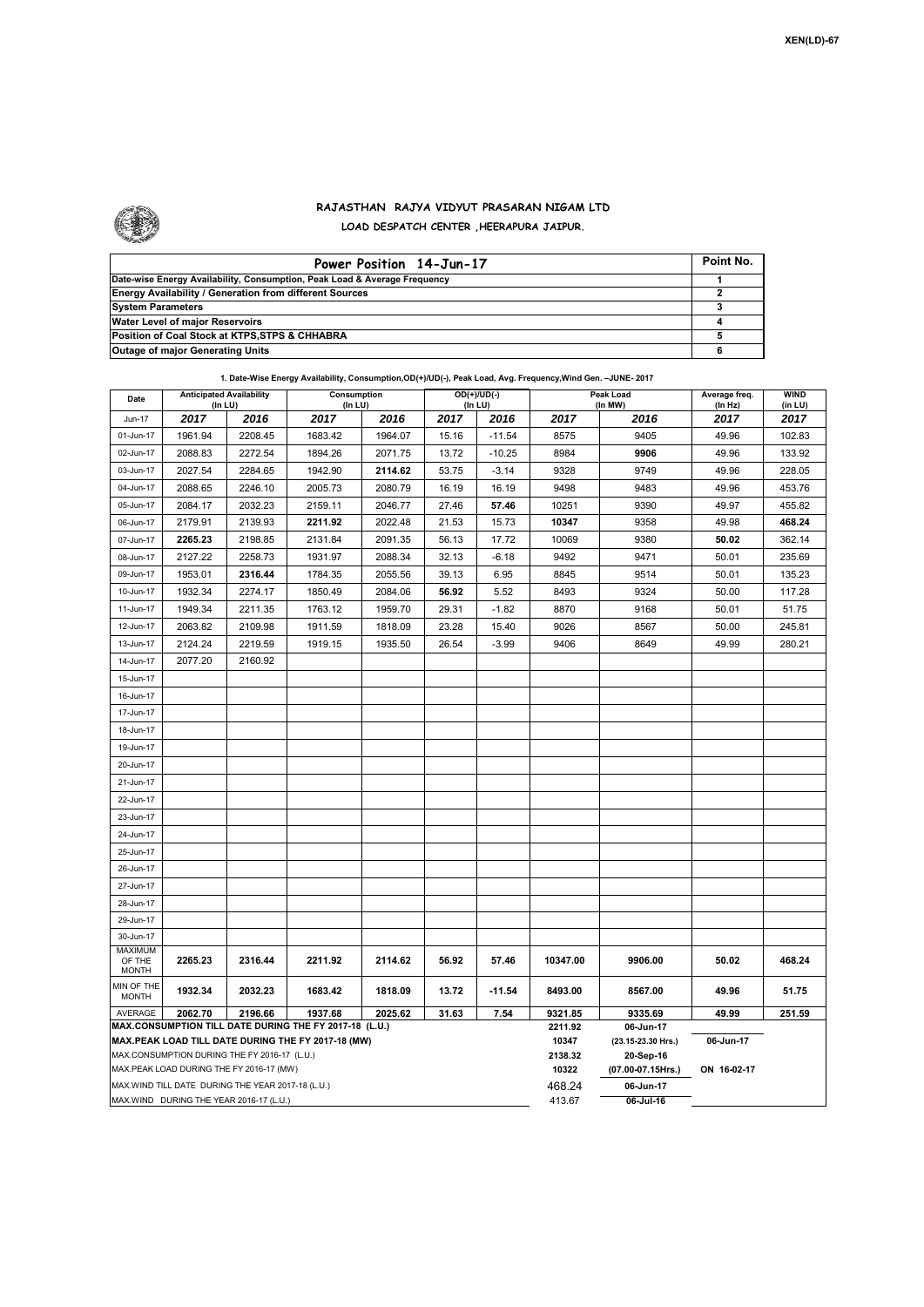| (In LU) |                                                 |                 |                             |                  |  |  |  |  |  |
|---------|-------------------------------------------------|-----------------|-----------------------------|------------------|--|--|--|--|--|
| S.No.   | Sources Available to Rajasthan / Installed      | Prior           | Prior                       | Actual           |  |  |  |  |  |
|         | Capacity as on 30.09.2016                       |                 | assessment of assessment of | Energy           |  |  |  |  |  |
|         | (In MW)                                         | Avail. For next | Avail.                      | <b>Received</b>  |  |  |  |  |  |
|         |                                                 | Day             |                             |                  |  |  |  |  |  |
|         |                                                 |                 | 13-Jun-17                   |                  |  |  |  |  |  |
| 1       | KTPS (1240/1240)                                | 216.00          | 262.00                      | 187.20           |  |  |  |  |  |
| 2       | STPS (1500/1500)                                | 55.00           | 55.00                       | 45.65            |  |  |  |  |  |
| 3       | DHOLPUR GAS CCPP (330/330)                      | 0.00            | 0.00                        | 0.00             |  |  |  |  |  |
| 4       | RAMGARH (273.5/273.5)                           | 46.00           | 43.00                       | 42.96            |  |  |  |  |  |
| 5       | RAPP-A(200/200)                                 | 38.00           | 38.00                       | 40.46            |  |  |  |  |  |
| 6       | MAHI (140/140)                                  | 0.00            | 0.00                        | 0.00             |  |  |  |  |  |
| 7       | CHAMBAL (RPS+JS) (135.5/271)                    | 0.00            | 0.00                        | 0.00             |  |  |  |  |  |
| 8       | GIRAL LIGNITE (250/250)                         | 0.00            | 0.00                        | 0.00             |  |  |  |  |  |
| 9       | CHHABRA TPS 1000/1000)                          | 218.00          | 218.00                      |                  |  |  |  |  |  |
| 10      | ADANI (TPS) + KALISINDH (TPS)                   | 420.00          | 420.00                      | 190.73<br>340.63 |  |  |  |  |  |
|         | (1200+1200/1320+1200)                           |                 |                             |                  |  |  |  |  |  |
| 11      | WIND FARM (3980.40/4119.15)                     | 200.00          | 250.00                      | 280.21           |  |  |  |  |  |
| 12      | SOLAR POWER(737.70/1295.70)                     | 0.00            | 0.00                        | 1.00             |  |  |  |  |  |
|         |                                                 |                 |                             |                  |  |  |  |  |  |
| 13      | CAPTIVE POWER PLANTS                            | 0.00            | 0.00                        | 0.00             |  |  |  |  |  |
| 14      | REGIONAL (INTRA STATE) O.A. (VLTPS)             | 0.00            | 0.00                        | 0.00             |  |  |  |  |  |
| 15      | OPEN ACCESS                                     | $-68.13$        | $-70.52$                    | $-70.52$         |  |  |  |  |  |
| 16      | BIOMASS - (101.95/119.25)                       | 5.00            | 5.00                        | 4.72             |  |  |  |  |  |
| 17      | BARSINGHSAR LTPS(250/250)                       | 54.00           | 54.00                       | 51.21            |  |  |  |  |  |
| 18      | RAJWEST (1080/1080)                             | 201.00          | 172.00                      | 134.68           |  |  |  |  |  |
|         | <b>TOTAL (A): 1-18</b>                          | 1384.87         | 1446.48                     | 1248.93          |  |  |  |  |  |
| 19      | <b>BBMB COMPLEX</b>                             |                 |                             |                  |  |  |  |  |  |
|         | a) BHAKRA(230.79/1516.3)                        | 26.33           | 26.41                       | 26.97            |  |  |  |  |  |
|         | b) DEHAR (198/990)                              | 27.40           | 21.92                       | 22.11            |  |  |  |  |  |
|         | c) PONG (231.66/396)                            | 18.84           | 18.21                       | 16.80            |  |  |  |  |  |
|         | TOTAL: a TO c                                   | 72.56           | 66.54                       | 65.88            |  |  |  |  |  |
| 20      | <b>CENTRAL STATIONS</b>                         |                 |                             |                  |  |  |  |  |  |
|         | d) SINGRAULI (300/2000)                         | 59.02           | 58.34                       | 54.32            |  |  |  |  |  |
|         | (310.24/3000)<br>e) RIHAND                      | 101.71          | 101.02                      | 98.02            |  |  |  |  |  |
|         | f) UNCHAHAR-I(20/420)                           | 0.61            | 0.28                        | 0.95             |  |  |  |  |  |
|         | g) UNCHAHAR-II& III(61/630)                     | 2.34            | 1.13                        | 3.58             |  |  |  |  |  |
|         | h) INDIRA GANDHI STPS(JHAJHAR) 0.00/1500)       | 0.00            | 0.00                        | 0.00             |  |  |  |  |  |
|         | i) NCTPS DADRI St-II (43.22/980) + DADRI-TH     | 1.20            | 0.54                        | 1.85             |  |  |  |  |  |
|         | j) DADRI GAS (77/830)                           | 0.83            | 0.44                        | 1.61             |  |  |  |  |  |
|         | $k)$ ANTA<br>(83.07/419)                        | 0.00            | 0.00                        | 0.00             |  |  |  |  |  |
|         | I) AURAIYA<br>(61.03/663)                       | 0.00            | 0.00                        | 0.00             |  |  |  |  |  |
|         | m) NAPP<br>(44/440)                             | 9.24            | 9.24                        | 9.24             |  |  |  |  |  |
|         | $n)$ RAPP-B<br>(125/440)                        | 30.58           | 30.58                       | 30.58            |  |  |  |  |  |
|         | o) RAPP-C<br>(88/440)                           | 20.00           | 20.00                       | 20.00            |  |  |  |  |  |
|         | p) SALAL<br>(20.36/690)                         | 4.69            | 4.69                        | 4.60             |  |  |  |  |  |
|         | (70.37/720)<br>q) URI                           | 16.73           | 16.73                       | 16.73            |  |  |  |  |  |
|         | r) TANAKPUR (10.86/94)                          | 0.83            | 1.04                        | 0.93             |  |  |  |  |  |
|         | s) CHAMERA - (105.84/540)                       |                 | 17.64                       |                  |  |  |  |  |  |
|         |                                                 | 14.70           |                             | 15.86            |  |  |  |  |  |
|         | t) CHAMERA-II (29.01/300)                       | 6.98            | 6.98                        | 6.98             |  |  |  |  |  |
|         | u) CHAMERA-III (25.21/231)                      | 6.02            | 6.02                        | 5.64             |  |  |  |  |  |
|         | v) DHAULIGANGA (27/280)                         | 3.58            | 3.76                        | 3.52             |  |  |  |  |  |
|         | w) DULHASTI (42.42/390)                         | 10.08           | 10.08                       | 10.08            |  |  |  |  |  |
|         | x) SEWA (13/120)                                | 1.08            | 1.35                        | 1.35             |  |  |  |  |  |
|         | y) NJPC (112.00/1500) + RAMPUR(31.808/412.02)   | 32.45           | 27.22                       | 27.22            |  |  |  |  |  |
|         | z) TEHRI (75/1000)                              | 3.75            | 3.75                        | 3.75             |  |  |  |  |  |
|         | aa) KOTESHWR (33.44/400) + PARBATI3 (56.73/520) | 14.52           | 15.85                       | 12.54            |  |  |  |  |  |
|         | ab) TALA                                        | 1.27            | 0.88                        | 0.88             |  |  |  |  |  |
|         | ac) MUNDRA UMPP (380/4000)                      | 52.32           | 52.32                       | 52.32            |  |  |  |  |  |
|         | ad) SASAN (372/3960)                            | 74.43           | 76.12                       | 63.35            |  |  |  |  |  |
|         | ae) FRKKA+KHLGN+TLCHR (70.18/3940)              | 21.98           | 21.01                       | 6.38             |  |  |  |  |  |
|         | af) URS POWER(DADRI TH-I)                       | 0.00            | 0.00                        | 0.00             |  |  |  |  |  |
|         | TOTAL SCHEDULE(a TO af)                         | 563.50          | 553.56                      | 518.13           |  |  |  |  |  |
|         | <b>LOSSES</b>                                   | $-22.32$        | $-21.96$                    | $-20.61$         |  |  |  |  |  |
|         | NET SCHEDULED                                   | 541.18          | 531.60                      | 497.52           |  |  |  |  |  |
| 21      | BILATERAL (REG.) EXCL. BANKING                  | 20.26           | 14.24                       | 14.24            |  |  |  |  |  |
| 22      | <b>BANKING</b>                                  | $-36.10$        | $-36.10$                    | $-36.10$         |  |  |  |  |  |
| 23      | BILATERAL(INTER-REG.). EXCLUDING (ISOA &        | 114.49          | 109.14                      | 114.49           |  |  |  |  |  |
|         | BANKING)                                        |                 |                             |                  |  |  |  |  |  |
| 24      | INTER STATE OPEN ACCESS (BILATERAL+IEX)         | 68.13           | 70.52                       | 70.52            |  |  |  |  |  |
|         |                                                 |                 |                             |                  |  |  |  |  |  |
| 25      | <b>INDIAN ENERGY EXCHANGE</b>                   | $-15.63$        | $-16.99$                    | $-16.99$         |  |  |  |  |  |
|         | <b>TOTAL(B): (19 TO 25)</b>                     | 692.33          | 677.76                      | 643.68           |  |  |  |  |  |
|         | TOTAL GENERATION (A +B) : 1 TO 25               |                 |                             | 1892.61          |  |  |  |  |  |
|         | OVER DRAWAL (+)/UNDER DRAWAL (-)                |                 |                             | 26.54            |  |  |  |  |  |
|         | <b>GRAND TOTAL</b>                              | 2077.20         | 2124.24                     | 1919.15          |  |  |  |  |  |
|         | <b>LAST YEAR</b>                                | 2160.92         | 2219.59                     | 1935.49          |  |  |  |  |  |

## **2.Anticipated Availability/Generation From Different Sources**